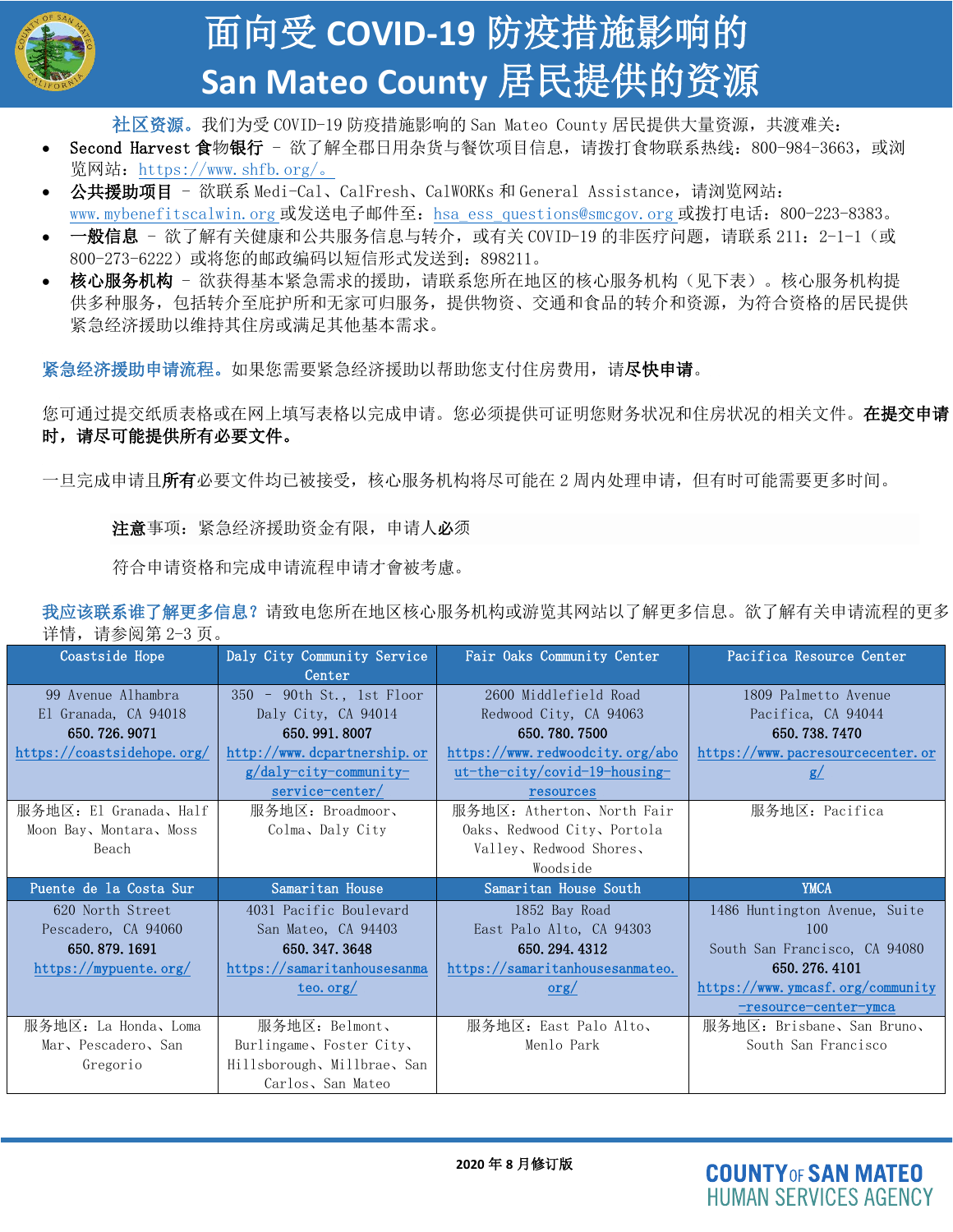# 通过核心服务机构申请紧急经济援助的详情信息

#### 申请流程是怎样的?

i<br>L

欲申请紧急经济援助,请致电您所在地区核心服务机构或访问其网站(请参阅第2页表)以了解更多信息。 他们将为您提供提交申请流程的概览,告诉您需要提供的有关您家庭状况和当前情况的资料,以及需要提交 其他额外文件。请注意,许多核心服务机构提供网上申请选择,通过这种方法可获得更快的回复。 如您 有需要,他们也可将纸质申请表寄到您家中。

在提交申请时,请尽可能提供所有必要文件。这些文件是审核您申请资格的重要参考。已经

包含必要文件申请表格被會较快处理。

#### 在提交我的申请时,哪些文件是必要文件?

• 经济来源

- o 如果您家中目前有人有工作,请提供最近 30 天的收入证明(最近的工资单或其他工作收入证明)
- o 如果您家中目前有人有其他非就业收入,请提供此类收入资源的证明(例如 EDD/失业保险、CalWORKs、儿童支 持、社会保障收入)
- o 由于 COVID-19 疫情而导致工作时间减少或收入减少的证明(雇主的裁员通知书、停业通知书)
- o 本月或上月的银行对账单复印件(列有账户收支摘要的第 1 页)
- 住房信息
	- o 租赁协议、租约、转租协议或房屋租赁文件的复印件
- 身份信息
	- o 家中每一个人的身份证明文件(驾照、护照、永居卡、学校 ID 或其他文件)
	- o 如果家中有无身份证明文件的儿童,核心服务机构可能免去对儿童的这一项要求
	- o 请注意:这些文件仅用于核实身份,不用于核实公民或居住权相关的信息,因为该服务未对此类信息设限
- 核实需求
	- o 房东出具的租金欠缴证明、驱逐通知书、租金拖欠通知书、3 天内结清房租或离开通知书

如果您在提交申请时尚未备齐所有文件,您可以先提交初始申请表格,但请继续准备其他缺失文件,因为核心服务机构需 要先收齐文件材料才能进入申请审核环节。核心服务机构可能根据申请人的具体情况和其申请的援助,要求提供额外文件 如果您对必要文件有任何疑问,请联系核心服务机构。

我能够申请哪些类型的援助?您可申请紧急经济援助用于支付符合资格标准且在资金限度内的紧急需求费用,例如租 金、保证金或贷款援助、水电欠费或储值、紧急的车辆维修或登记等交通援助,以及其他基本需求的费用,例如医疗 费用等, 视具体情况而定。

由于资金有限,这些机构将根据符合资格和资金可用的情况,通过核心服务机构的紧急经济援助项目,包括针对 COVID-19 疫情的紧急经济援助新项目来发放资金。

对于符合资格的申请人,他们最终是否能获得援助、能获得多少援助,将取决于他们的家庭收入、资源和需求,以 及在资金有限情况下资金的可用性情况。**请注意:**该资金不会直接发放给申请人,而是由代表获批申请人的房东等 第三方代收。